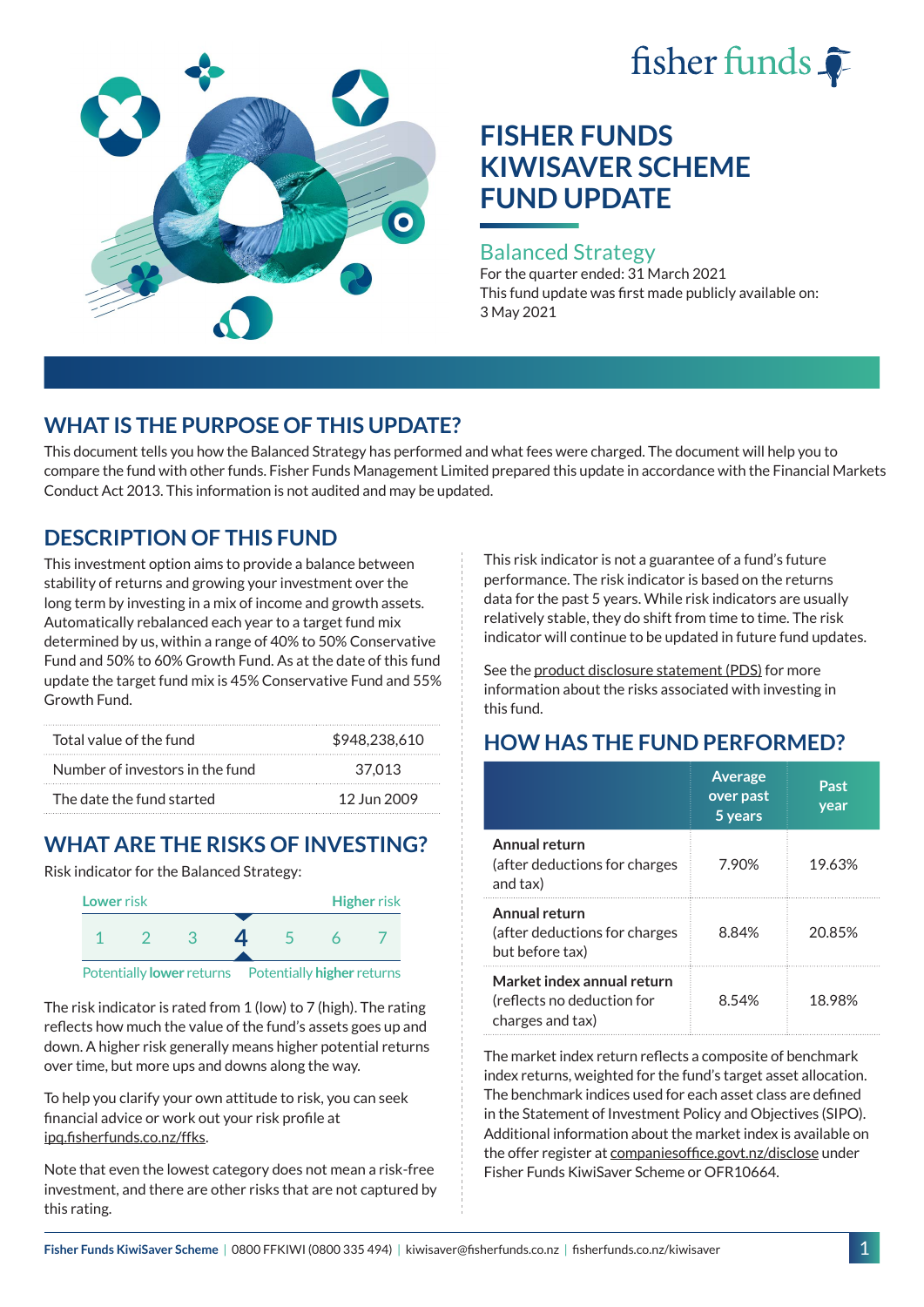### **ANNUAL RETURN GRAPH**



This shows the return after fund charges and tax for the last 10 years ending 31 March. The last bar shows the average annual return for the last 10 years, up to 31 March 2021.

**Important:** This does not tell you how the fund will perform in the future.

Returns in this update are after tax at the highest prescribed investor rate (PIR) of tax for an individual New Zealand resident. Your tax may be lower. The market index return reflects no deduction for charges and tax.

#### **WHAT FEES ARE INVESTORS CHARGED?**

|                                                                | 15.00%                                             |       |             |      |     |                                                                                                                                       |              |
|----------------------------------------------------------------|----------------------------------------------------|-------|-------------|------|-----|---------------------------------------------------------------------------------------------------------------------------------------|--------------|
| Annual return                                                  |                                                    |       | 12.8<br>50% |      |     |                                                                                                                                       |              |
|                                                                | 10.00%                                             |       |             | ,95% | 86% | 8.47%                                                                                                                                 |              |
|                                                                |                                                    |       |             |      |     |                                                                                                                                       | 4.30%<br>84% |
|                                                                | 5.00%                                              | 1.37% |             |      |     |                                                                                                                                       |              |
|                                                                | 0.00%                                              |       |             |      |     |                                                                                                                                       |              |
|                                                                | $-5.00%$                                           | .67%  |             |      |     |                                                                                                                                       |              |
|                                                                |                                                    | 2012  | 2013        | 2014 |     | 2015                                                                                                                                  | 2016         |
|                                                                | return for the last 10 years, up to 31 March 2021. |       |             |      |     | This shows the return after fund charges and tax for the last 10                                                                      |              |
|                                                                |                                                    |       |             |      |     | Important: This does not tell you how the fund will perform in th                                                                     |              |
|                                                                |                                                    |       |             |      |     | Returns in this update are after tax at the highest prescribed inv<br>tax may be lower. The market index return reflects no deductior |              |
|                                                                | <b>WHAT FEES ARE INVESTORS</b><br><b>CHARGED?</b>  |       |             |      |     |                                                                                                                                       |              |
|                                                                |                                                    |       |             |      |     | Investors in the Balanced Strategy are charged fund charges<br>that include GST. In the year to 31 March 2020 these were:             |              |
|                                                                |                                                    |       |             |      |     | % of net asset value                                                                                                                  |              |
|                                                                | <b>Total fund charges</b>                          |       |             |      |     | 1.10%                                                                                                                                 |              |
|                                                                | Which are made up of:                              |       |             |      |     |                                                                                                                                       |              |
| <b>Total management and</b><br>administration charges          |                                                    |       | 0.99%       |      |     |                                                                                                                                       |              |
| Including:                                                     |                                                    |       |             |      |     |                                                                                                                                       |              |
|                                                                | Manager's basic fee                                |       |             |      |     | 0.92%                                                                                                                                 |              |
|                                                                | Other management and<br>administration charges     |       |             |      |     | 0.07%                                                                                                                                 |              |
|                                                                | Total performance-based fees <sup>1</sup>          |       |             |      |     | 0.11%                                                                                                                                 |              |
|                                                                | Other charges:                                     |       |             |      |     | \$ amount per investor                                                                                                                |              |
|                                                                | Annual account fee                                 |       |             |      |     | \$36*                                                                                                                                 |              |
| 1 July 2020.                                                   | annum) to \$1.95 per month (\$23.40 per annum) on  |       |             |      |     | * The account fee reduced from \$3 per month (\$36 per                                                                                |              |
| Small differences in fees and charges can have a big impact on |                                                    |       |             |      |     |                                                                                                                                       |              |

Small differences in fees and charges can have a big impact on

#### **EXAMPLE OF HOW THIS APPLIES TO AN INVESTOR**

Sarah had \$10,000 in the fund at the start of the year and did not make any further contributions. At the end of the year, Sarah received a return after fund charges were deducted of \$1,963 (that is 19.63% of her initial \$10,000). Sarah also paid \$36 in other charges. This gives Sarah a total return after tax of \$1,927 for the year.

# **WHAT DOES THE FUND INVEST IN?**

#### **Actual investment mix**

This shows the types of assets that the fund invests in.

| Cash and cash equivalents 11.65%    |        |
|-------------------------------------|--------|
| New Zealand fixed interest 18.85%   |        |
| International fixed interest 14.40% |        |
| Australasian equities               | 20.59% |
| International equities              | 30.10% |
| Listed property                     | 0.90%  |
| Unlisted property                   | 3.51%  |
|                                     |        |

#### **Target investment mix**

This shows the mix of assets that the fund generally intends to invest in.